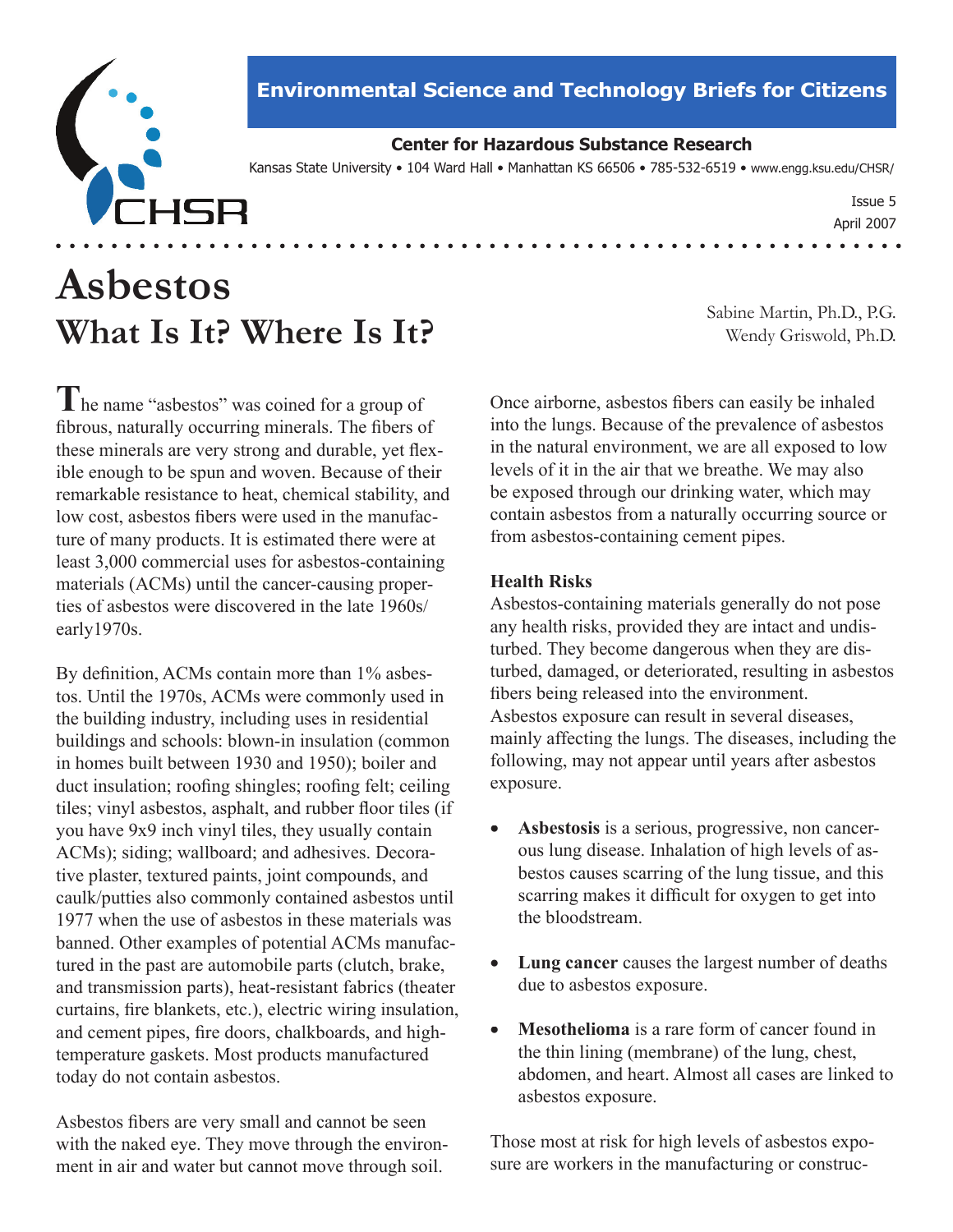## **Environmental Science and Technology Briefs for Citizens Page 2** Page 2

tion/demolition industry. During demolition and renovation, damaging or disturbing asbestos-containing materials and releasing asbestos fibers into the air is likely, if care is not taken to handle the materials properly.

#### **Types of Asbestos**

There are two types of ACMs, friable and non-friable.

- **Friable asbestos** means asbestos in a form which can be crumbled, pulverized, or reduced to dust by hand pressure when dry. Examples include sprayed or troweled materials such as boiler insulation, acoustical ceiling spray, paper pipe insulation, and drop-in ceiling tile.
- **Non-friable asbestos** is in a form which cannot be crumbled, pulverized, or reduced to dust by hand pressure. Examples include ACMs such as floor and ceiling tile, gaskets, roofing shingles, and siding. However, it is possible for non friable asbestos to become friable; for example, if the material is disturbed during demolition or renovation.

#### **Asbestos in the Home**

If you suspect you have asbestos in your home, don't panic. If the material is in good condition, leave it alone. Asbestos fibers will only be released from damaged materials. If the material is damaged or if you are going to remodel your home, involving removal and/or demolition of ACMs, you should contact a professional. The Missouri Department of Natural Resources (MDNR) publishes a list of certified asbestos contractors at www.dnr.mo.gov/env/apcp/asbestos. htm.

#### **Removal and Management Issues**

MDNR regulates demolition and renovation activities involving the following structures: institutional, commercial, public, industrial, and residential. Single residential structures containing four dwelling units or less are exempt from regulation. Projects involving two or more residential structures are not exempt. If a residential structure was historically used for other purposes than residential, a demolition or renovation project involving such structures is regulated by

MDNR. Structures regulated for asbestos have to be thoroughly inspected prior to any demolition/renovation projects taking place to identify all ACMs that may be disturbed. These inspections have to be performed by Missouri- certified asbestos inspectors. If non friable ACMs have the potential to become friable during the demolition or renovation process, they are treated as friable asbestos and their removal and disposal is subject to regulation. If regulated ACMs (friable asbestos or non friable asbestos that may become friable) are present, their removal must be handled by a registered asbestos abatement contractor prior to demolition or renovation activities.

Removal methods for regulated asbestos-containing material (RACM) vary according to the type of material (roofing tiles, flooring, etc.) being removed. Generally, when RACM is removed, it is kept wet to prevent asbestos fibers from becoming airborne. Requirements for disposal of RACM include "packaging the material in leak-tight containers or wrapping and properly marking and labeling the bags with an asbestos warning label and the information for the generator of the waste. The material must be taken to an approved sanitary landfill or transfer station that accepts asbestos-containing waste" (Asbestos Requirements for Demolition and Renovation Projects, MDNR, 2006).

MDNR requires two types of notification prior to any demolition and renovation projects potentially involving ACMs:

- Asbestos Abatement Project Notification to be submitted to MDNR at least 10 working days prior to onset of any activities involving a regulated asbestos abatement project.
- Demolition Notification  $-$  to be submitted to MDNR at least 10 working days prior to demolition of any regulated structure.

Both types of notification are the responsibility of the owner and any contractor involved in the project. MDNR will issue an approval letter for regulated asbestos abatement and demolition projects. Work should not commence prior to receipt of this letter.